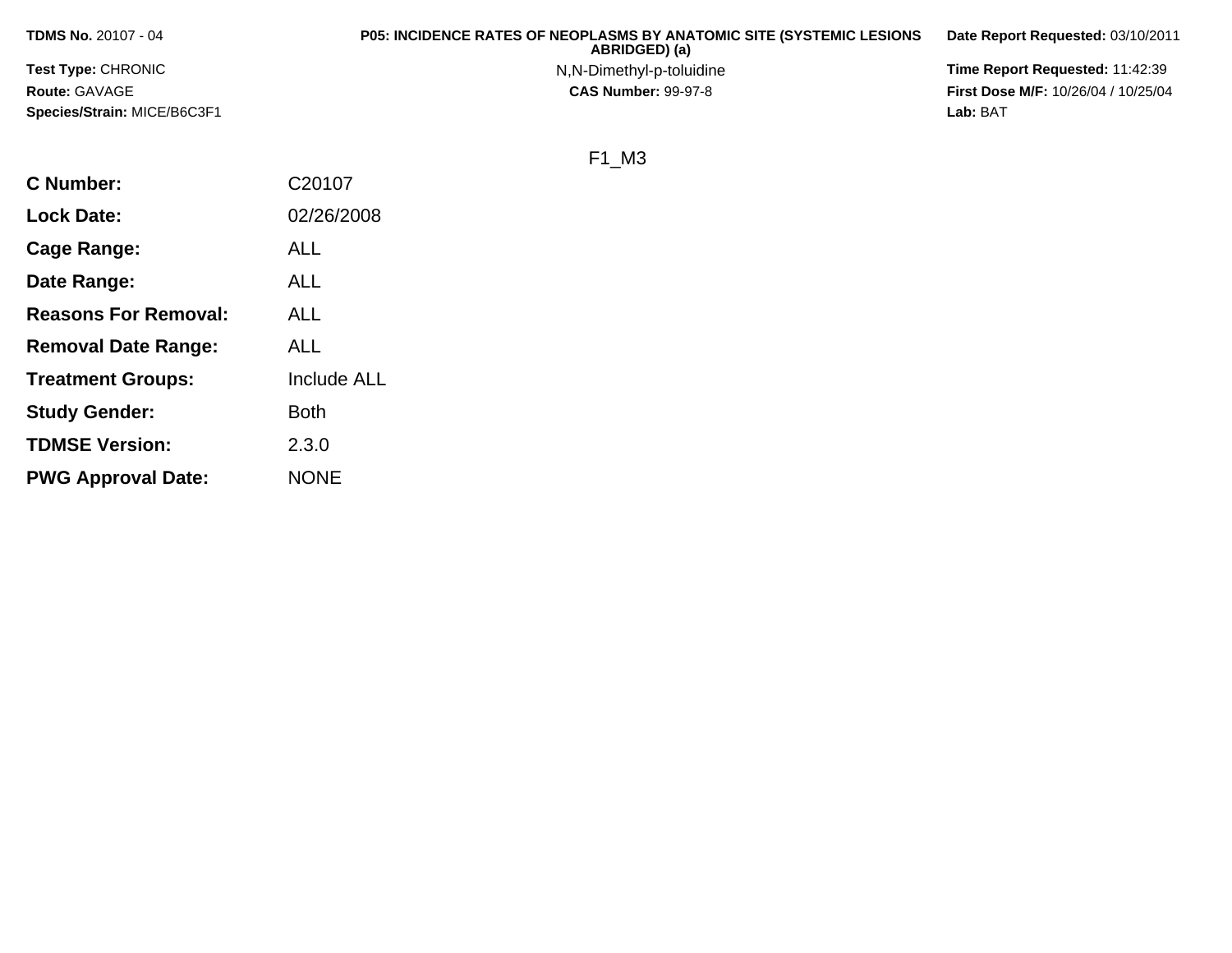| <b>TDMS No. 20107 - 04</b>                               | P05: INCIDENCE RATES OF NEOPLASMS BY ANATOMIC SITE (SYSTEMIC LESIONS | Date Report Requested: 03/10/2011 |                            |                 |                                     |
|----------------------------------------------------------|----------------------------------------------------------------------|-----------------------------------|----------------------------|-----------------|-------------------------------------|
| Test Type: CHRONIC                                       |                                                                      | Time Report Requested: 11:42:39   |                            |                 |                                     |
| Route: GAVAGE                                            |                                                                      |                                   | <b>CAS Number: 99-97-8</b> |                 | First Dose M/F: 10/26/04 / 10/25/04 |
| Species/Strain: MICE/B6C3F1                              |                                                                      |                                   |                            | Lab: BAT        |                                     |
| <b>B6C3F1 MICE MALE</b>                                  | 0 MG/KG                                                              | 6 MG/KG                           | 20 MG/KG                   | <b>60 MG/KG</b> |                                     |
| <b>Disposition Summary</b>                               |                                                                      |                                   |                            |                 |                                     |
| <b>Animals Initially In Study</b><br><b>Early Deaths</b> | 50                                                                   | 50                                | 50                         | 50              |                                     |
| <b>Dosing Accident</b>                                   | $\mathbf{2}$                                                         |                                   |                            |                 |                                     |
| <b>Moribund Sacrifice</b>                                | 5                                                                    | 4                                 | 11                         | 14              |                                     |
| <b>Natural Death</b>                                     | 9                                                                    | 10                                | 8                          |                 |                                     |
| <b>Survivors</b>                                         |                                                                      |                                   |                            |                 |                                     |
| <b>Natural Death</b>                                     | 1                                                                    |                                   |                            |                 |                                     |
| <b>Terminal Sacrifice</b>                                | 33                                                                   | 36                                | 31                         | 36              |                                     |
| <b>Animals Examined Microscopically</b>                  | 50                                                                   | 50                                | 50                         | 50              |                                     |
| <b>ALIMENTARY SYSTEM</b>                                 |                                                                      |                                   |                            |                 |                                     |
| Esophagus                                                | (50)                                                                 | (50)                              | (50)                       | (50)            |                                     |
| Gallbladder                                              | (49)                                                                 | (50)                              | (47)                       | (49)            |                                     |
| Intestine Large, Cecum                                   | (50)                                                                 | (50)                              | (50)                       | (50)            |                                     |
| Intestine Large, Colon                                   | (50)                                                                 | (50)                              | (50)                       | (50)            |                                     |
| Intestine Large, Rectum                                  | (50)                                                                 | (50)                              | (50)                       | (50)            |                                     |
| Intestine Small, Duodenum                                | (50)                                                                 | (50)                              | (50)                       | (50)            |                                     |
| Intestine Small, Ileum                                   | (50)                                                                 | (50)                              | (50)                       | (50)            |                                     |
| Intestine Small, Jejunum                                 | (50)                                                                 | (50)                              | (50)                       | (50)            |                                     |
| Adenoma                                                  |                                                                      | 1(2%)                             |                            | 1(2%)           |                                     |
| Carcinoma, Multiple                                      |                                                                      |                                   |                            | 1(2%)           |                                     |
| Liver                                                    | (50)                                                                 | (50)                              | (50)                       | (50)            |                                     |
| Carcinoma, Metastatic, Islets, Pancreatic                | 1(2%)                                                                |                                   |                            |                 |                                     |
| Fibrous Histiocytoma, Metastatic, Skin                   |                                                                      | 1(2%)                             |                            |                 |                                     |
| Hemangioma                                               |                                                                      |                                   | 1(2%)                      |                 |                                     |
| Hemangiosarcoma                                          | 6(12%)                                                               | 2(4%)                             | 9(18%)                     | 3(6%)           |                                     |
| Hepatoblastoma                                           | 1(2%)                                                                | 5 (10%)                           | 8 (16%)                    | 8(16%)          |                                     |
| Hepatoblastoma, Multiple                                 |                                                                      |                                   | 2(4%)                      |                 |                                     |
| Hepatocellular Adenoma                                   | 12 (24%)                                                             | 15 (30%)                          | 10 (20%)                   | 10 (20%)        |                                     |
| Hepatocellular Adenoma, Multiple                         | 17 (34%)                                                             | 19 (38%)                          | 27 (54%)                   | 26 (52%)        |                                     |
| Hepatocellular Carcinoma                                 | 15 (30%)                                                             | 18 (36%)                          | 14 (28%)                   | 14 (28%)        |                                     |
| Hepatocellular Carcinoma, Multiple                       | 7 (14%)                                                              | 7 (14%)                           | 16 (32%)                   | 22 (44%)        |                                     |
| Hepatocholangiocarcinoma                                 |                                                                      |                                   | 1(2%)                      | 1(2%)           |                                     |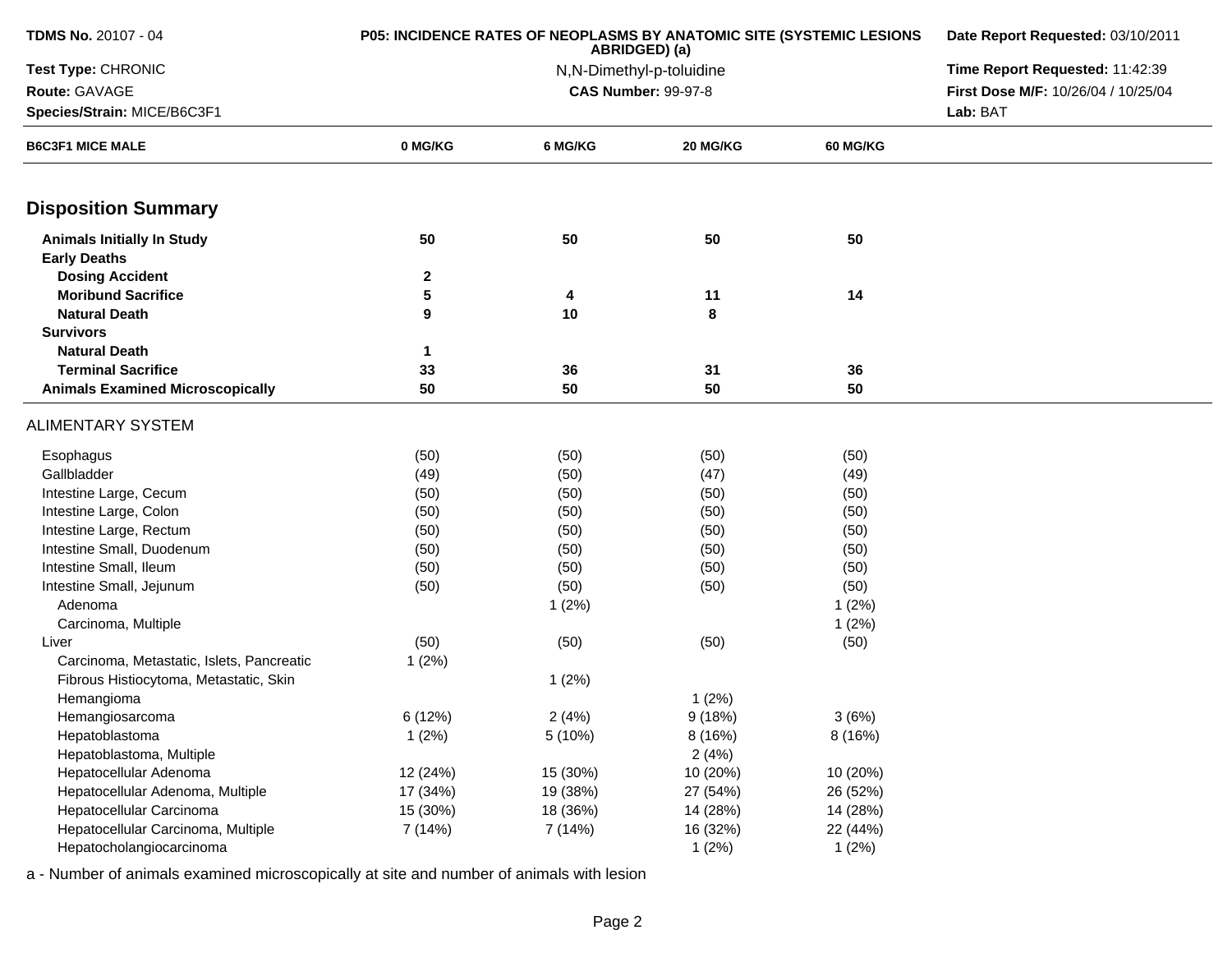| <b>TDMS No. 20107 - 04</b>                          |         | P05: INCIDENCE RATES OF NEOPLASMS BY ANATOMIC SITE (SYSTEMIC LESIONS<br>ABRIDGED) (a) | Date Report Requested: 03/10/2011 |          |                                     |
|-----------------------------------------------------|---------|---------------------------------------------------------------------------------------|-----------------------------------|----------|-------------------------------------|
| Test Type: CHRONIC                                  |         | N,N-Dimethyl-p-toluidine                                                              | Time Report Requested: 11:42:39   |          |                                     |
| Route: GAVAGE                                       |         |                                                                                       | <b>CAS Number: 99-97-8</b>        |          | First Dose M/F: 10/26/04 / 10/25/04 |
| Species/Strain: MICE/B6C3F1                         |         |                                                                                       |                                   |          | Lab: BAT                            |
| <b>B6C3F1 MICE MALE</b>                             | 0 MG/KG | 6 MG/KG                                                                               | 20 MG/KG                          | 60 MG/KG |                                     |
| Mesentery                                           | (4)     | (3)                                                                                   | (5)                               | (2)      |                                     |
| Fat, Hepatocholangiocarcinoma, Metastatic,<br>Liver |         |                                                                                       | 1(20%)                            |          |                                     |
| Pancreas                                            | (50)    | (50)                                                                                  | (50)                              | (50)     |                                     |
| Hepatocholangiocarcinoma, Metastatic, Liver         |         |                                                                                       | 1(2%)                             |          |                                     |
| <b>Salivary Glands</b>                              | (50)    | (50)                                                                                  | (50)                              | (50)     |                                     |
| Hepatocellular Carcinoma, Metastatic, Liver         |         | 1(2%)                                                                                 |                                   |          |                                     |
| Stomach, Forestomach                                | (50)    | (50)                                                                                  | (50)                              | (50)     |                                     |
| Hepatocholangiocarcinoma, Metastatic, Liver         |         |                                                                                       | 1(2%)                             |          |                                     |
| Squamous Cell Papilloma                             | 1(2%)   | 1(2%)                                                                                 |                                   | 3(6%)    |                                     |
| Stomach, Glandular                                  | (50)    | (50)                                                                                  | (50)                              | (50)     |                                     |
| Hepatocholangiocarcinoma, Metastatic, Liver         |         |                                                                                       | 1(2%)                             |          |                                     |
| Tongue                                              | (2)     | (0)                                                                                   | (0)                               | (0)      |                                     |
| Tooth                                               | (37)    | (38)                                                                                  | (34)                              | (30)     |                                     |
| Odontoma                                            | 3(8%)   | 1(3%)                                                                                 | 1(3%)                             |          |                                     |
| Odontoma, Multiple                                  | 2(5%)   |                                                                                       |                                   |          |                                     |
| CARDIOVASCULAR SYSTEM                               |         |                                                                                       |                                   |          |                                     |
| <b>Blood Vessel</b>                                 | (50)    | (50)                                                                                  | (50)                              | (50)     |                                     |
| Heart                                               | (50)    | (50)                                                                                  | (50)                              | (50)     |                                     |
| Carcinoma, Metastatic, Zymbal'S Gland               | 1(2%)   |                                                                                       |                                   |          |                                     |
| Hemangiosarcoma                                     | 1(2%)   |                                                                                       |                                   |          |                                     |
| <b>ENDOCRINE SYSTEM</b>                             |         |                                                                                       |                                   |          |                                     |
| <b>Adrenal Cortex</b>                               | (50)    | (50)                                                                                  | (50)                              | (50)     |                                     |
| Adenoma                                             |         |                                                                                       |                                   | 1(2%)    |                                     |
| Bilateral, Subcapsular, Adenoma                     |         | 1(2%)                                                                                 |                                   |          |                                     |
| Subcapsular, Adenoma                                | 3(6%)   | 4(8%)                                                                                 | 1(2%)                             | 1(2%)    |                                     |
| Adrenal Medulla                                     | (50)    | (50)                                                                                  | (50)                              | (50)     |                                     |
| Pheochromocytoma Benign                             |         |                                                                                       |                                   | 1(2%)    |                                     |
| Islets, Pancreatic                                  | (50)    | (50)                                                                                  | (50)                              | (50)     |                                     |
| Adenoma                                             | 1(2%)   | 1(2%)                                                                                 |                                   |          |                                     |
| Adenoma, Multiple                                   |         | 1(2%)                                                                                 |                                   |          |                                     |
|                                                     |         |                                                                                       |                                   |          |                                     |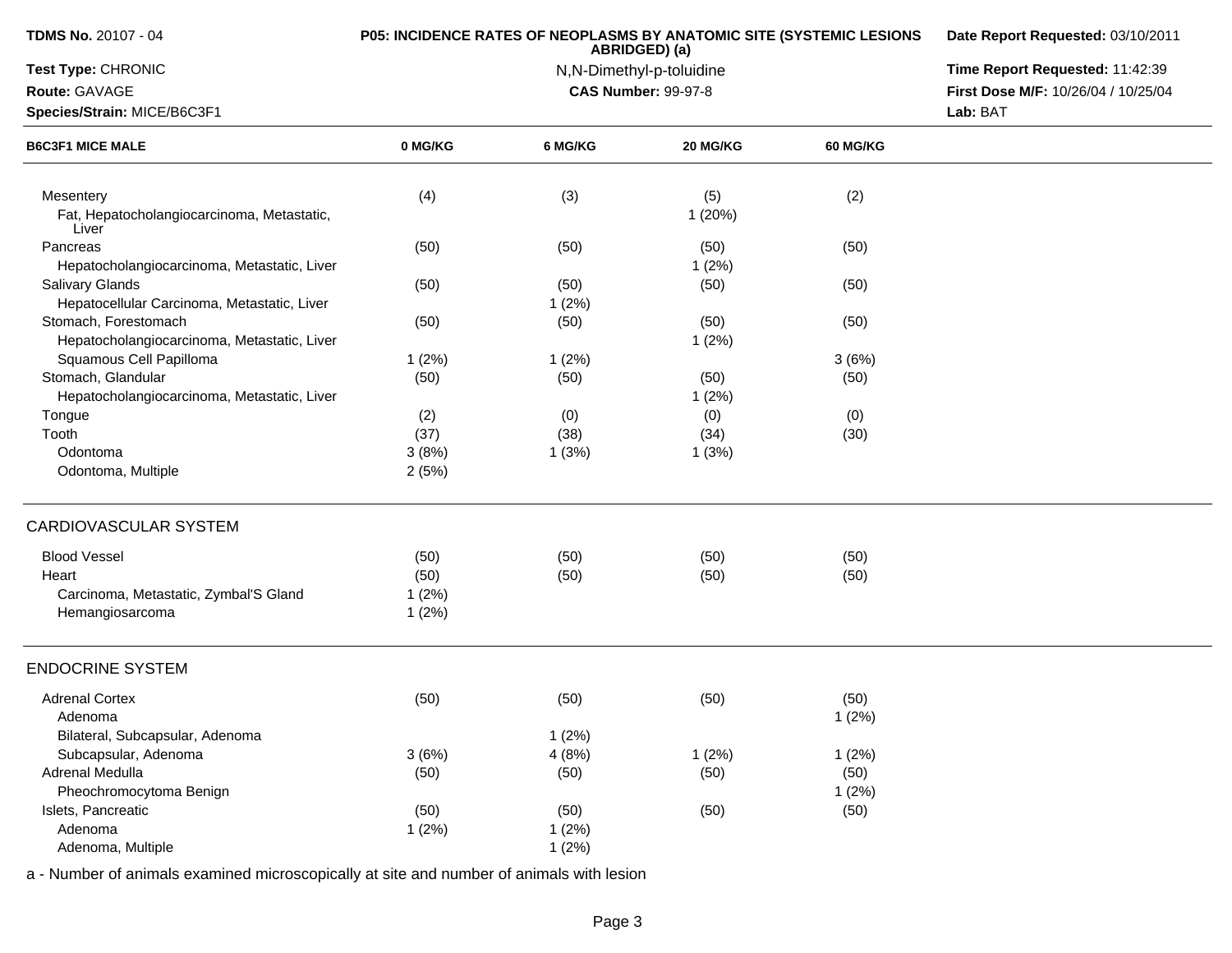| TDMS No. 20107 - 04                                         | P05: INCIDENCE RATES OF NEOPLASMS BY ANATOMIC SITE (SYSTEMIC LESIONS | Date Report Requested: 03/10/2011 |                                 |                 |                                     |
|-------------------------------------------------------------|----------------------------------------------------------------------|-----------------------------------|---------------------------------|-----------------|-------------------------------------|
| Test Type: CHRONIC                                          |                                                                      | N,N-Dimethyl-p-toluidine          | Time Report Requested: 11:42:39 |                 |                                     |
| Route: GAVAGE                                               |                                                                      |                                   | <b>CAS Number: 99-97-8</b>      |                 | First Dose M/F: 10/26/04 / 10/25/04 |
| Species/Strain: MICE/B6C3F1                                 |                                                                      |                                   |                                 | Lab: BAT        |                                     |
| <b>B6C3F1 MICE MALE</b>                                     | 0 MG/KG                                                              | 6 MG/KG                           | <b>20 MG/KG</b>                 | <b>60 MG/KG</b> |                                     |
| Carcinoma                                                   | 1(2%)                                                                |                                   |                                 |                 |                                     |
| Parathyroid Gland                                           | (40)                                                                 | (43)                              | (45)                            | (42)            |                                     |
| <b>Pituitary Gland</b>                                      | (50)                                                                 | (50)                              | (49)                            | (50)            |                                     |
| <b>Thyroid Gland</b>                                        | (50)                                                                 | (50)                              | (50)                            | (50)            |                                     |
| Follicular Cell, Adenoma                                    | 1(2%)                                                                |                                   |                                 |                 |                                     |
|                                                             |                                                                      |                                   |                                 |                 |                                     |
| <b>GENERAL BODY SYSTEM</b>                                  |                                                                      |                                   |                                 |                 |                                     |
| None                                                        |                                                                      |                                   |                                 |                 |                                     |
| <b>GENITAL SYSTEM</b>                                       |                                                                      |                                   |                                 |                 |                                     |
| <b>Coagulating Gland</b>                                    | (0)                                                                  | (1)                               | (0)                             | (0)             |                                     |
| Epididymis                                                  | (50)                                                                 | (50)                              | (50)                            | (50)            |                                     |
| Hemangiosarcoma                                             |                                                                      |                                   | 1(2%)                           |                 |                                     |
| <b>Preputial Gland</b>                                      | (50)                                                                 | (50)                              | (50)                            | (50)            |                                     |
| Prostate                                                    | (50)                                                                 | (50)                              | (50)                            | (50)            |                                     |
| Hepatocholangiocarcinoma, Metastatic, Liver                 |                                                                      |                                   | 1(2%)                           |                 |                                     |
| Seminal Vesicle                                             | (50)                                                                 | (50)                              | (50)                            | (50)            |                                     |
| <b>Testes</b>                                               | (50)                                                                 | (50)                              | (50)                            | (50)            |                                     |
| <b>HEMATOPOIETIC SYSTEM</b>                                 |                                                                      |                                   |                                 |                 |                                     |
| <b>Bone Marrow</b>                                          | (50)                                                                 | (50)                              | (50)                            | (50)            |                                     |
| Hemangiosarcoma                                             |                                                                      |                                   |                                 | 1(2%)           |                                     |
| Lymph Node                                                  | (2)                                                                  | (3)                               | (4)                             | (0)             |                                     |
| Mediastinal, Hepatocholangiocarcinoma,<br>Metastatic, Liver |                                                                      |                                   | 1(25%)                          |                 |                                     |
| Pancreatic, Hemangiosarcoma                                 |                                                                      |                                   | 1(25%)                          |                 |                                     |
| Lymph Node, Mandibular                                      | (50)                                                                 | (50)                              | (49)                            | (50)            |                                     |
| Lymph Node, Mesenteric                                      | (50)                                                                 | (50)                              | (49)                            | (50)            |                                     |
| Hemangiosarcoma                                             | 1(2%)                                                                |                                   |                                 |                 |                                     |
| Hepatocholangiocarcinoma, Metastatic, Liver                 |                                                                      |                                   | 1(2%)                           |                 |                                     |
| Spleen                                                      | (48)                                                                 | (50)                              | (49)                            | (50)            |                                     |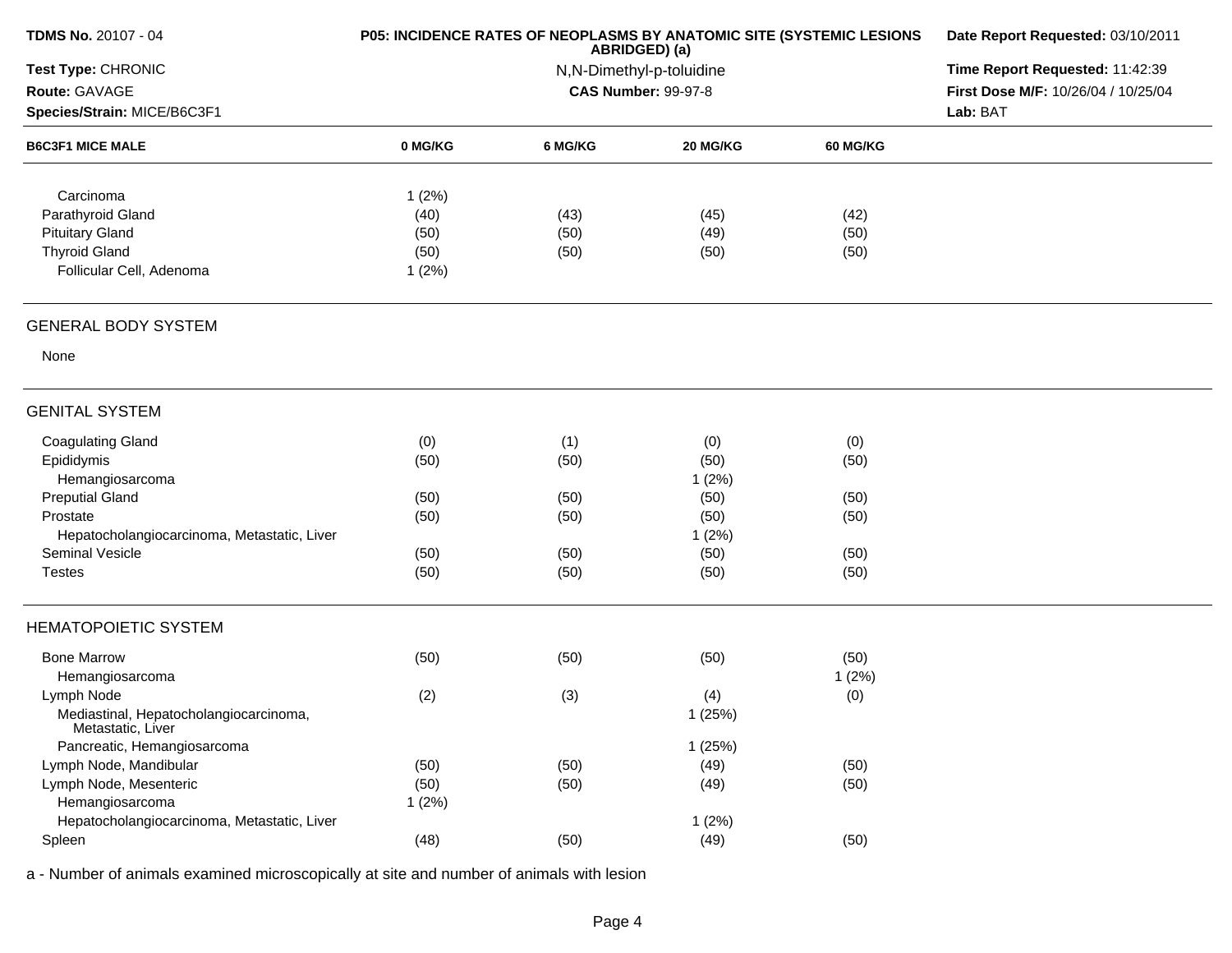| <b>TDMS No. 20107 - 04</b>                                                               |                  | P05: INCIDENCE RATES OF NEOPLASMS BY ANATOMIC SITE (SYSTEMIC LESIONS<br>ABRIDGED) (a) | Date Report Requested: 03/10/2011<br>Time Report Requested: 11:42:39<br>First Dose M/F: 10/26/04 / 10/25/04 |                  |  |
|------------------------------------------------------------------------------------------|------------------|---------------------------------------------------------------------------------------|-------------------------------------------------------------------------------------------------------------|------------------|--|
| Test Type: CHRONIC<br>Route: GAVAGE                                                      |                  | N,N-Dimethyl-p-toluidine<br><b>CAS Number: 99-97-8</b>                                |                                                                                                             |                  |  |
| Species/Strain: MICE/B6C3F1                                                              |                  |                                                                                       |                                                                                                             | Lab: BAT         |  |
| <b>B6C3F1 MICE MALE</b>                                                                  | 0 MG/KG          | 6 MG/KG                                                                               | 20 MG/KG                                                                                                    | <b>60 MG/KG</b>  |  |
| Hemangiosarcoma<br>Hemangiosarcoma, Multiple                                             | 3(6%)            | 1(2%)                                                                                 | 3(6%)<br>1(2%)                                                                                              | 1(2%)            |  |
| Thymus<br>Carcinoma, Metastatic, Zymbal'S Gland                                          | (48)<br>1(2%)    | (48)                                                                                  | (48)                                                                                                        | (49)             |  |
| <b>INTEGUMENTARY SYSTEM</b>                                                              |                  |                                                                                       |                                                                                                             |                  |  |
| Skin<br>Subcutaneous Tissue, Fibrosarcoma<br>Subcutaneous Tissue, Fibrous Histiocytoma   | (50)             | (50)<br>1(2%)                                                                         | (50)                                                                                                        | (50)<br>1(2%)    |  |
| Subcutaneous Tissue, Lipoma<br>Subcutaneous Tissue, Melanoma Malignant                   | 1(2%)            | 1(2%)<br>1(2%)                                                                        |                                                                                                             |                  |  |
| MUSCULOSKELETAL SYSTEM                                                                   |                  |                                                                                       |                                                                                                             |                  |  |
| Bone                                                                                     | (50)             | (50)                                                                                  | (50)                                                                                                        | (50)             |  |
| <b>Skeletal Muscle</b><br>Hemangiosarcoma<br>Hepatocholangiocarcinoma, Metastatic, Liver | (0)              | (1)                                                                                   | (2)<br>1(50%)<br>1(50%)                                                                                     | (2)              |  |
| Sarcoma                                                                                  |                  |                                                                                       |                                                                                                             | 1(50%)           |  |
| <b>NERVOUS SYSTEM</b>                                                                    |                  |                                                                                       |                                                                                                             |                  |  |
| <b>Brain</b>                                                                             | (50)             | (50)                                                                                  | (50)                                                                                                        | (50)             |  |
| <b>RESPIRATORY SYSTEM</b>                                                                |                  |                                                                                       |                                                                                                             |                  |  |
| Lung<br>Alveolar/Bronchiolar Adenoma                                                     | (50)<br>11 (22%) | (50)<br>11 (22%)                                                                      | (50)<br>17 (34%)                                                                                            | (50)<br>10 (20%) |  |
| Alveolar/Bronchiolar Adenoma, Multiple                                                   |                  | 5 (10%)                                                                               | 1(2%)                                                                                                       |                  |  |
| Alveolar/Bronchiolar Carcinoma<br>Alveolar/Bronchiolar Carcinoma, Multiple               | 2(4%)            | 2(4%)<br>1(2%)                                                                        |                                                                                                             | 4(8%)            |  |
| Carcinoma, Metastatic, Harderian Gland                                                   |                  |                                                                                       | 1(2%)                                                                                                       |                  |  |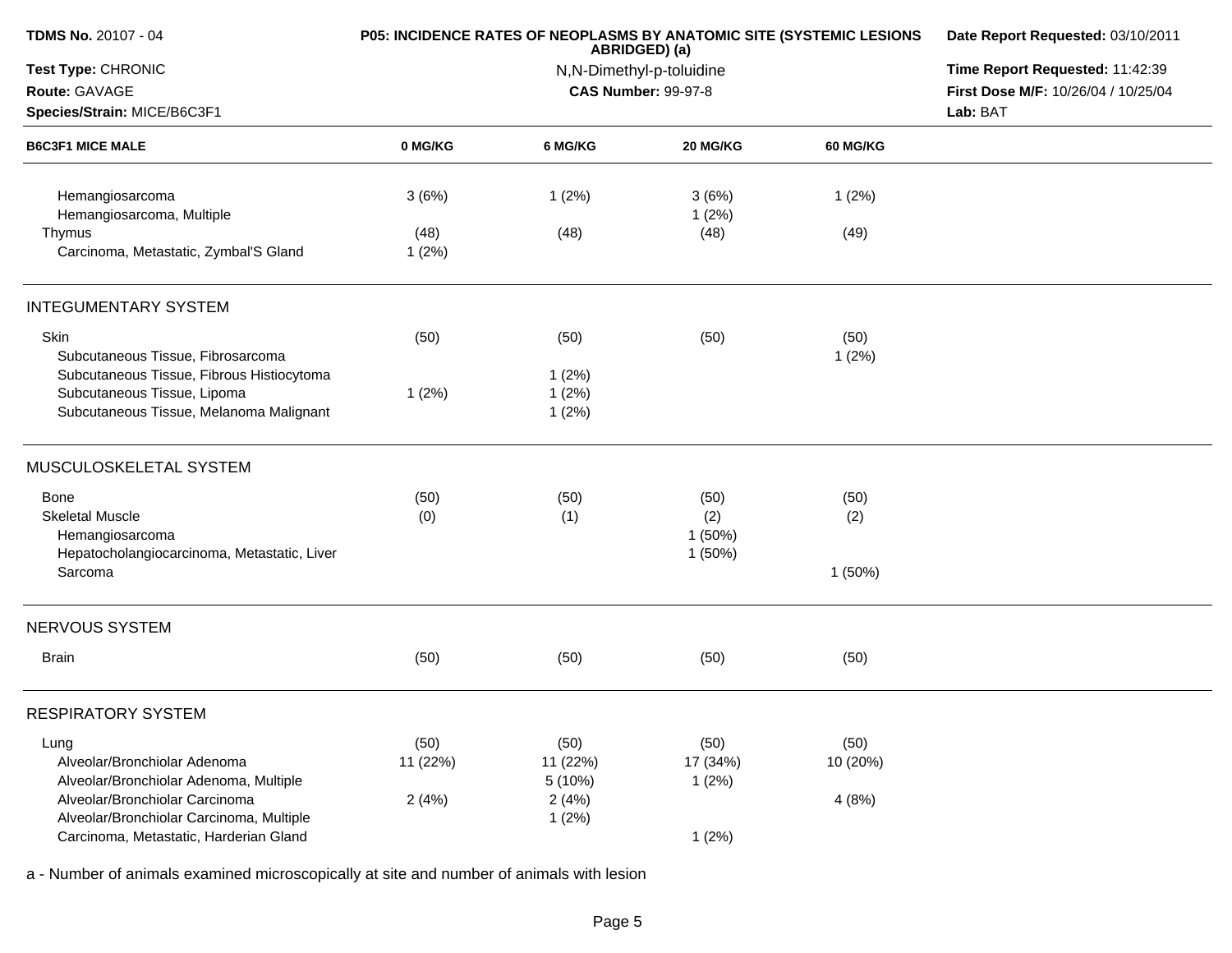| TDMS No. 20107 - 04                                 | P05: INCIDENCE RATES OF NEOPLASMS BY ANATOMIC SITE (SYSTEMIC LESIONS | ABRIDGED) (a)            | Date Report Requested: 03/10/2011 |                 |                                     |
|-----------------------------------------------------|----------------------------------------------------------------------|--------------------------|-----------------------------------|-----------------|-------------------------------------|
| Test Type: CHRONIC                                  |                                                                      | N,N-Dimethyl-p-toluidine | Time Report Requested: 11:42:39   |                 |                                     |
| Route: GAVAGE                                       |                                                                      |                          | <b>CAS Number: 99-97-8</b>        |                 | First Dose M/F: 10/26/04 / 10/25/04 |
| Species/Strain: MICE/B6C3F1                         |                                                                      |                          |                                   |                 | Lab: BAT                            |
| <b>B6C3F1 MICE MALE</b>                             | 0 MG/KG                                                              | 6 MG/KG                  | 20 MG/KG                          | <b>60 MG/KG</b> |                                     |
| Carcinoma, Metastatic, Zymbal'S Gland               | 1(2%)                                                                |                          |                                   |                 |                                     |
| Hemangiosarcoma                                     | 1(2%)                                                                |                          |                                   |                 |                                     |
| Hepatoblastoma, Metastatic, Liver                   |                                                                      | 2(4%)                    | 4(8%)                             | 5(10%)          |                                     |
| Hepatocellular Carcinoma, Metastatic, Liver         | 6(12%)                                                               | 5(10%)                   | 7 (14%)                           | 3(6%)           |                                     |
| Hepatocholangiocarcinoma, Metastatic, Liver         |                                                                      |                          | 1(2%)                             |                 |                                     |
| Osteosarcoma, Metastatic, Uncertain Primary<br>Site |                                                                      | 1(2%)                    |                                   |                 |                                     |
| Bronchus, Adenoma                                   |                                                                      | 1(2%)                    |                                   |                 |                                     |
| Nose                                                | (49)                                                                 | (50)                     | (50)                              | (50)            |                                     |
| Respiratory Epithelium, Adenoma                     |                                                                      | 1(2%)                    |                                   |                 |                                     |
| Trachea                                             | (50)                                                                 | (50)                     | (50)                              | (50)            |                                     |
| SPECIAL SENSES SYSTEM                               |                                                                      |                          |                                   |                 |                                     |
| Ear                                                 | (1)                                                                  | (0)                      | (0)                               | (0)             |                                     |
| Eye                                                 | (50)                                                                 | (50)                     | (50)                              | (50)            |                                     |
| Harderian Gland                                     | (50)                                                                 | (50)                     | (50)                              | (50)            |                                     |
| Adenoma                                             | 10 (20%)                                                             | 7 (14%)                  | 4(8%)                             | 2(4%)           |                                     |
| Carcinoma                                           |                                                                      | 1(2%)                    | 1(2%)                             |                 |                                     |
| Bilateral, Adenoma                                  | 1(2%)                                                                |                          |                                   |                 |                                     |
| Zymbal's Gland                                      | (1)                                                                  | (0)                      | (0)                               | (0)             |                                     |
| Carcinoma                                           | 1 (100%)                                                             |                          |                                   |                 |                                     |
| <b>URINARY SYSTEM</b>                               |                                                                      |                          |                                   |                 |                                     |
| Kidney                                              | (50)                                                                 | (50)                     | (50)                              | (50)            |                                     |
| Hepatocellular Carcinoma, Metastatic, Liver         |                                                                      | 1(2%)                    |                                   |                 |                                     |
| Renal Tubule, Adenoma                               | 1(2%)                                                                |                          |                                   |                 |                                     |
| Ureter                                              | (1)                                                                  | (0)                      | (0)                               | (0)             |                                     |
| Urethra                                             | (0)                                                                  | (1)                      | (0)                               | (0)             |                                     |
| <b>Urinary Bladder</b>                              | (50)                                                                 | (50)                     | (50)                              | (50)            |                                     |
| Hemangioma                                          |                                                                      |                          |                                   | 1(2%)           |                                     |
|                                                     |                                                                      |                          |                                   |                 |                                     |

\* Number of animals with any tissue examined microscopically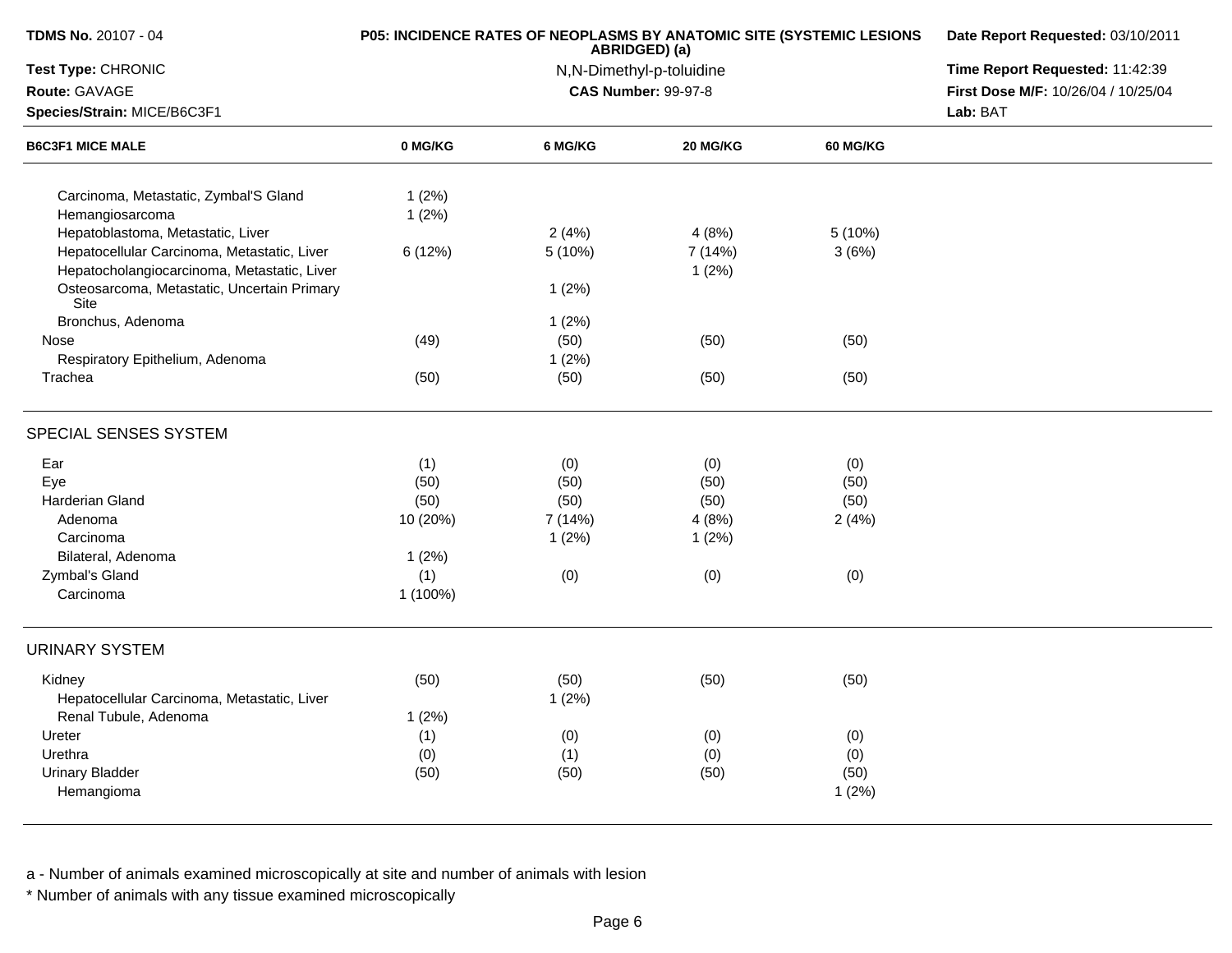| <b>TDMS No. 20107 - 04</b>  | <b>P05: INCIDENCE RATES OF NEOPLASMS BY ANATOMIC SITE (SYSTEMIC LESIONS)</b> | Date Report Requested: 03/10/2011 |                            |          |                                            |  |  |
|-----------------------------|------------------------------------------------------------------------------|-----------------------------------|----------------------------|----------|--------------------------------------------|--|--|
| Test Type: CHRONIC          |                                                                              |                                   | N, N-Dimethyl-p-toluidine  |          | Time Report Requested: 11:42:39            |  |  |
| <b>Route: GAVAGE</b>        |                                                                              |                                   | <b>CAS Number: 99-97-8</b> |          | <b>First Dose M/F: 10/26/04 / 10/25/04</b> |  |  |
| Species/Strain: MICE/B6C3F1 |                                                                              |                                   |                            |          |                                            |  |  |
| <b>B6C3F1 MICE MALE</b>     | 0 MG/KG                                                                      | 6 MG/KG                           | 20 MG/KG                   | 60 MG/KG |                                            |  |  |
|                             |                                                                              |                                   |                            |          |                                            |  |  |
| <b>SYSTEMIC LESIONS</b>     |                                                                              |                                   |                            |          |                                            |  |  |
| Multiple Organ              | $*(50)$                                                                      | $*(50)$                           | $*(50)$                    | $*(50)$  |                                            |  |  |
| Histiocytic Sarcoma         |                                                                              |                                   | 1 (2%)                     |          |                                            |  |  |
| Lymphoma Malignant          | 4(8%)                                                                        | 6 (12%)                           | 1 (2%)                     | 1(2%)    |                                            |  |  |
|                             |                                                                              |                                   |                            |          |                                            |  |  |

\* Number of animals with any tissue examined microscopically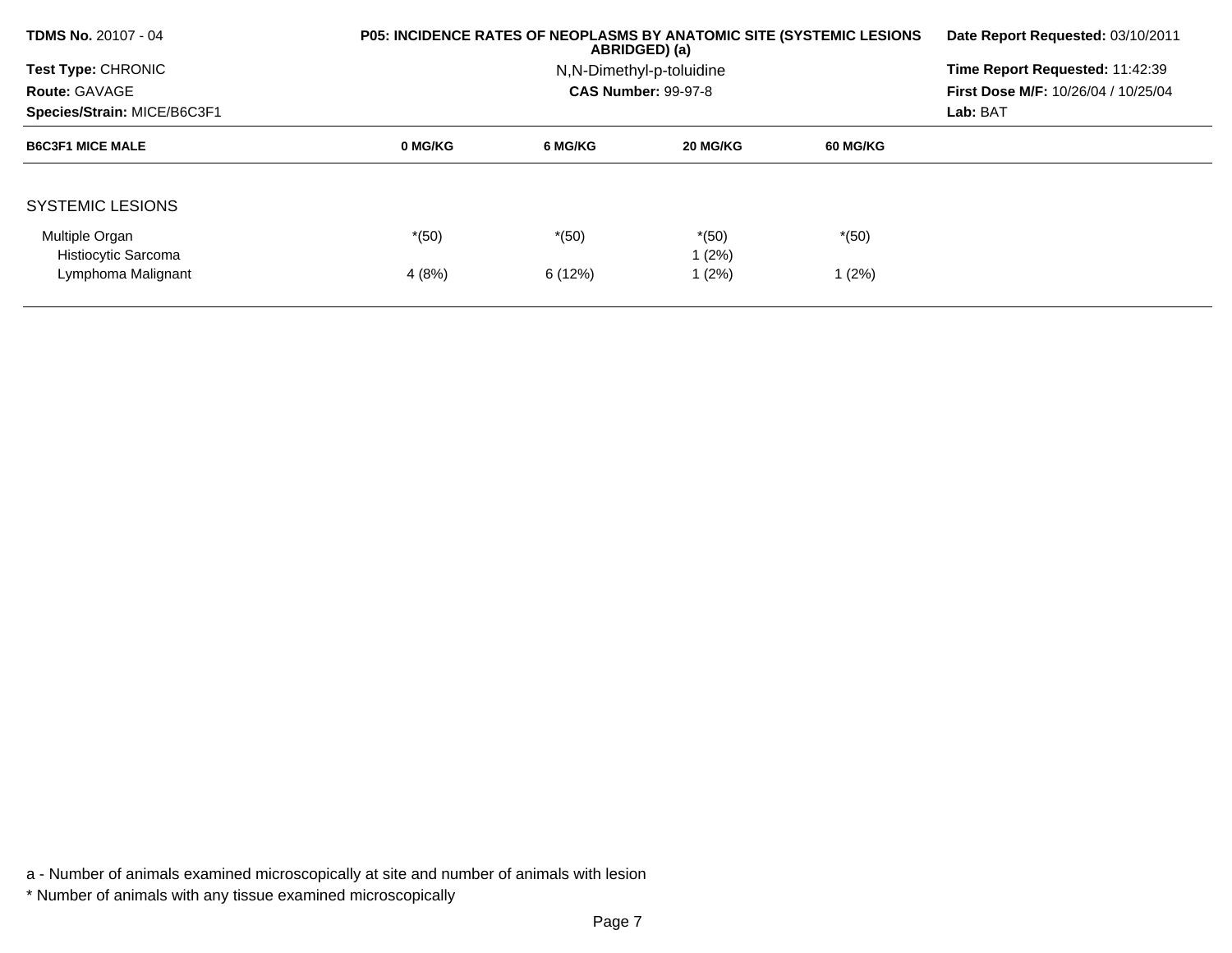| <b>TDMS No. 20107 - 04</b>                                                     | <b>P05: INCIDENCE RATES OF NEOPLASMS BY ANATOMIC SITE (SYSTEMIC LESIONS)</b> | Date Report Requested: 03/10/2011 |                            |                 |                                     |  |
|--------------------------------------------------------------------------------|------------------------------------------------------------------------------|-----------------------------------|----------------------------|-----------------|-------------------------------------|--|
| Test Type: CHRONIC                                                             |                                                                              |                                   | N,N-Dimethyl-p-toluidine   |                 | Time Report Requested: 11:42:39     |  |
| Route: GAVAGE                                                                  |                                                                              |                                   | <b>CAS Number: 99-97-8</b> |                 | First Dose M/F: 10/26/04 / 10/25/04 |  |
| Species/Strain: MICE/B6C3F1                                                    |                                                                              |                                   |                            | Lab: BAT        |                                     |  |
| <b>B6C3F1 MICE MALE</b>                                                        | 0 MG/KG                                                                      | 6 MG/KG                           | 20 MG/KG                   | <b>60 MG/KG</b> |                                     |  |
| <b>Tumor Summary for Males</b>                                                 |                                                                              |                                   |                            |                 |                                     |  |
| <b>Total Animals with Primary Neoplasms (b)</b>                                | 45                                                                           | 47                                | 50                         | 49              |                                     |  |
| <b>Total Primary Neoplasms</b>                                                 | 107                                                                          | 115                               | 122                        | 114             |                                     |  |
| <b>Total Animals with Benign Neoplasms</b>                                     | 36                                                                           | 40                                | 41                         | 39              |                                     |  |
| <b>Total Benign Neoplasms</b>                                                  | 64                                                                           | 70                                | 62                         | 56              |                                     |  |
| <b>Total Animals with Malignant Neoplasms</b>                                  | 29                                                                           | 32                                | 41                         | 40              |                                     |  |
| <b>Total Malignant Neoplasms</b>                                               | 43                                                                           | 45                                | 60                         | 58              |                                     |  |
| <b>Total Animals with Metastatic Neoplasms</b>                                 | 8                                                                            | 9                                 | 12                         | 8               |                                     |  |
| <b>Total Metastatic Neoplasms</b>                                              | 10                                                                           | 11                                | 21                         | 8               |                                     |  |
| <b>Total Animals with Malignant Neoplasms</b><br><b>Uncertain Primary Site</b> |                                                                              | 1                                 |                            |                 |                                     |  |
| <b>Total Animals with Neoplasms Uncertain-</b><br><b>Benign or Malignant</b>   |                                                                              |                                   |                            |                 |                                     |  |
| <b>Total Uncertain Neoplasms</b>                                               |                                                                              |                                   |                            |                 |                                     |  |

\*\*\* END OF MALE \*\*\*

a - Number of animals examined microscopically at site and number of animals with lesion

b - Primary tumors: all tumors except metastatic tumors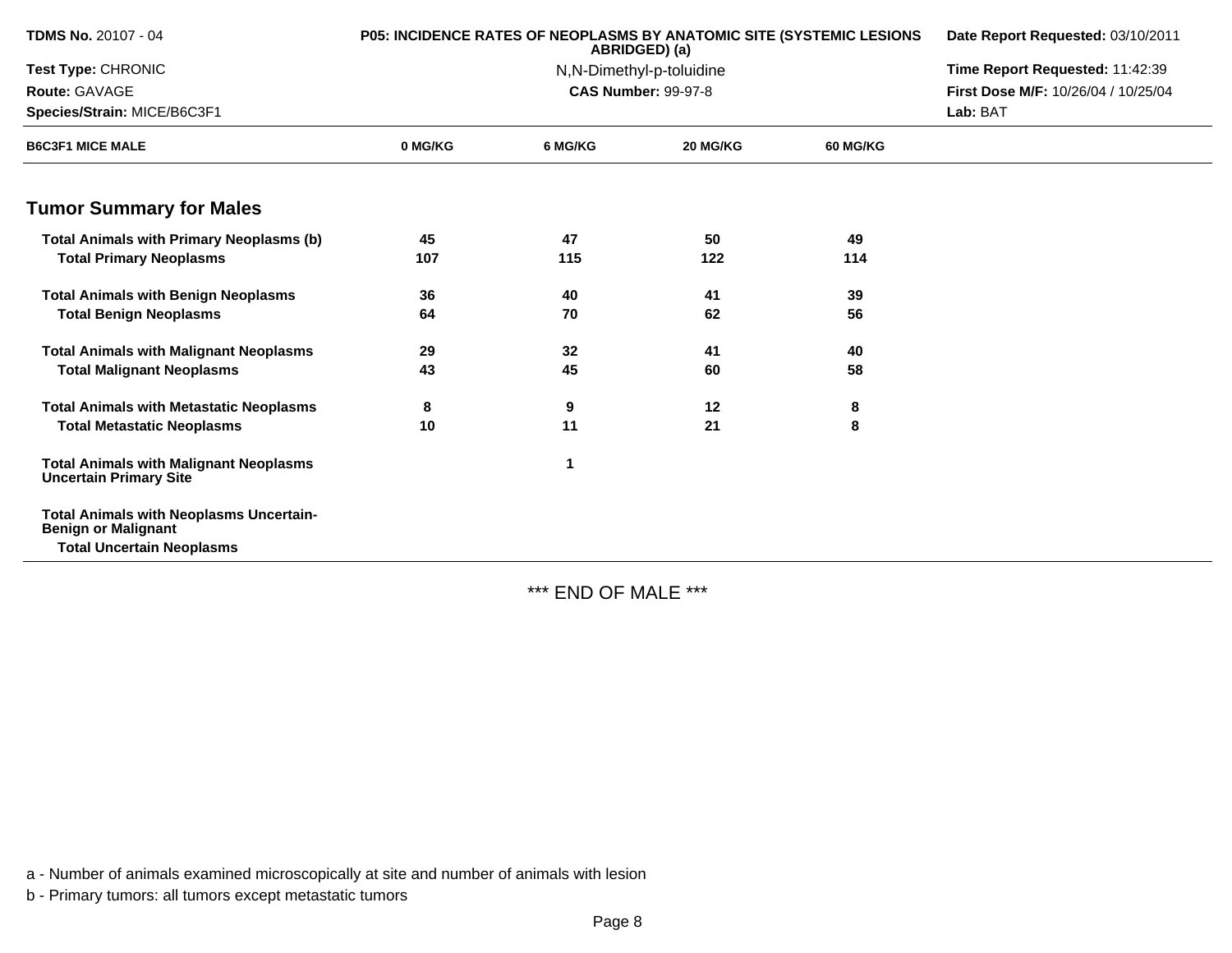| <b>TDMS No. 20107 - 04</b>                               | P05: INCIDENCE RATES OF NEOPLASMS BY ANATOMIC SITE (SYSTEMIC LESIONS | Date Report Requested: 03/10/2011<br>Time Report Requested: 11:42:39 |                            |                 |                                     |
|----------------------------------------------------------|----------------------------------------------------------------------|----------------------------------------------------------------------|----------------------------|-----------------|-------------------------------------|
| Test Type: CHRONIC                                       |                                                                      |                                                                      |                            |                 |                                     |
| Route: GAVAGE                                            |                                                                      |                                                                      | <b>CAS Number: 99-97-8</b> |                 | First Dose M/F: 10/26/04 / 10/25/04 |
| Species/Strain: MICE/B6C3F1                              |                                                                      |                                                                      | Lab: BAT                   |                 |                                     |
| <b>B6C3F1 MICE FEMALE</b>                                | 0 MG/KG                                                              | 6 MG/KG                                                              | 20 MG/KG                   | <b>60 MG/KG</b> |                                     |
| <b>Disposition Summary</b>                               |                                                                      |                                                                      |                            |                 |                                     |
| <b>Animals Initially In Study</b><br><b>Early Deaths</b> | 50                                                                   | 50                                                                   | 50                         | 50              |                                     |
| <b>Dosing Accident</b>                                   |                                                                      | $\mathbf{1}$                                                         | $\mathbf{1}$               | $\mathbf{2}$    |                                     |
| <b>Moribund Sacrifice</b>                                | 3                                                                    | $\mathbf{1}$                                                         | $\overline{7}$             | 10              |                                     |
| <b>Natural Death</b>                                     | 4                                                                    | 8                                                                    | 3                          | 6               |                                     |
| <b>Survivors</b>                                         |                                                                      |                                                                      |                            |                 |                                     |
| <b>Terminal Sacrifice</b>                                | 43                                                                   | 40                                                                   | 39                         | 32              |                                     |
| <b>Animals Examined Microscopically</b>                  | 50                                                                   | 50                                                                   | 50                         | 50              |                                     |
| <b>ALIMENTARY SYSTEM</b>                                 |                                                                      |                                                                      |                            |                 |                                     |
| Esophagus                                                | (50)                                                                 | (50)                                                                 | (50)                       | (50)            |                                     |
| Gallbladder                                              | (50)                                                                 | (50)                                                                 | (49)                       | (49)            |                                     |
| Intestine Large, Cecum                                   | (50)                                                                 | (50)                                                                 | (50)                       | (50)            |                                     |
| Intestine Large, Colon                                   | (50)                                                                 | (50)                                                                 | (50)                       | (50)            |                                     |
| Intestine Large, Rectum                                  | (50)                                                                 | (50)                                                                 | (50)                       | (50)            |                                     |
| Intestine Small, Duodenum                                | (50)                                                                 | (50)                                                                 | (50)                       | (50)            |                                     |
| Intestine Small, Ileum                                   | (50)                                                                 | (50)                                                                 | (50)                       | (50)            |                                     |
| Intestine Small, Jejunum                                 | (50)                                                                 | (50)                                                                 | (50)                       | (50)            |                                     |
| Liver                                                    | (50)                                                                 | (50)                                                                 | (50)                       | (50)            |                                     |
| Hemangioma                                               | 1(2%)                                                                | 1(2%)                                                                | 1(2%)                      |                 |                                     |
| Hemangiosarcoma                                          |                                                                      | 1(2%)                                                                | 1(2%)                      |                 |                                     |
| Hepatoblastoma                                           |                                                                      | 1(2%)                                                                |                            | 4(8%)           |                                     |
| Hepatocellular Adenoma                                   | 15 (30%)                                                             | 13 (26%)                                                             | 8 (16%)                    | 9(18%)          |                                     |
| Hepatocellular Adenoma, Multiple                         | 2(4%)                                                                | 6(12%)                                                               | 29 (58%)                   | 35 (70%)        |                                     |
| Hepatocellular Carcinoma                                 | 5 (10%)                                                              | 10 (20%)                                                             | 13 (26%)                   | 12 (24%)        |                                     |
| Hepatocellular Carcinoma, Multiple                       | 1(2%)                                                                | 3(6%)                                                                | 5 (10%)                    | 19 (38%)        |                                     |
| Sarcoma, Metastatic, Skeletal Muscle                     |                                                                      | 1(2%)                                                                |                            |                 |                                     |
| Mesentery                                                | (3)                                                                  | (8)                                                                  | (9)                        | (6)             |                                     |
| Sarcoma                                                  |                                                                      | 1(13%)                                                               |                            |                 |                                     |
| Sarcoma, Metastatic, Skeletal Muscle                     |                                                                      | 1(13%)                                                               |                            |                 |                                     |
| Pancreas                                                 | (50)                                                                 | (50)                                                                 | (50)                       | (50)            |                                     |
| Sarcoma, Metastatic, Skeletal Muscle                     |                                                                      | 1(2%)                                                                |                            |                 |                                     |
| Salivary Glands                                          | (50)                                                                 | (50)                                                                 | (50)                       | (48)            |                                     |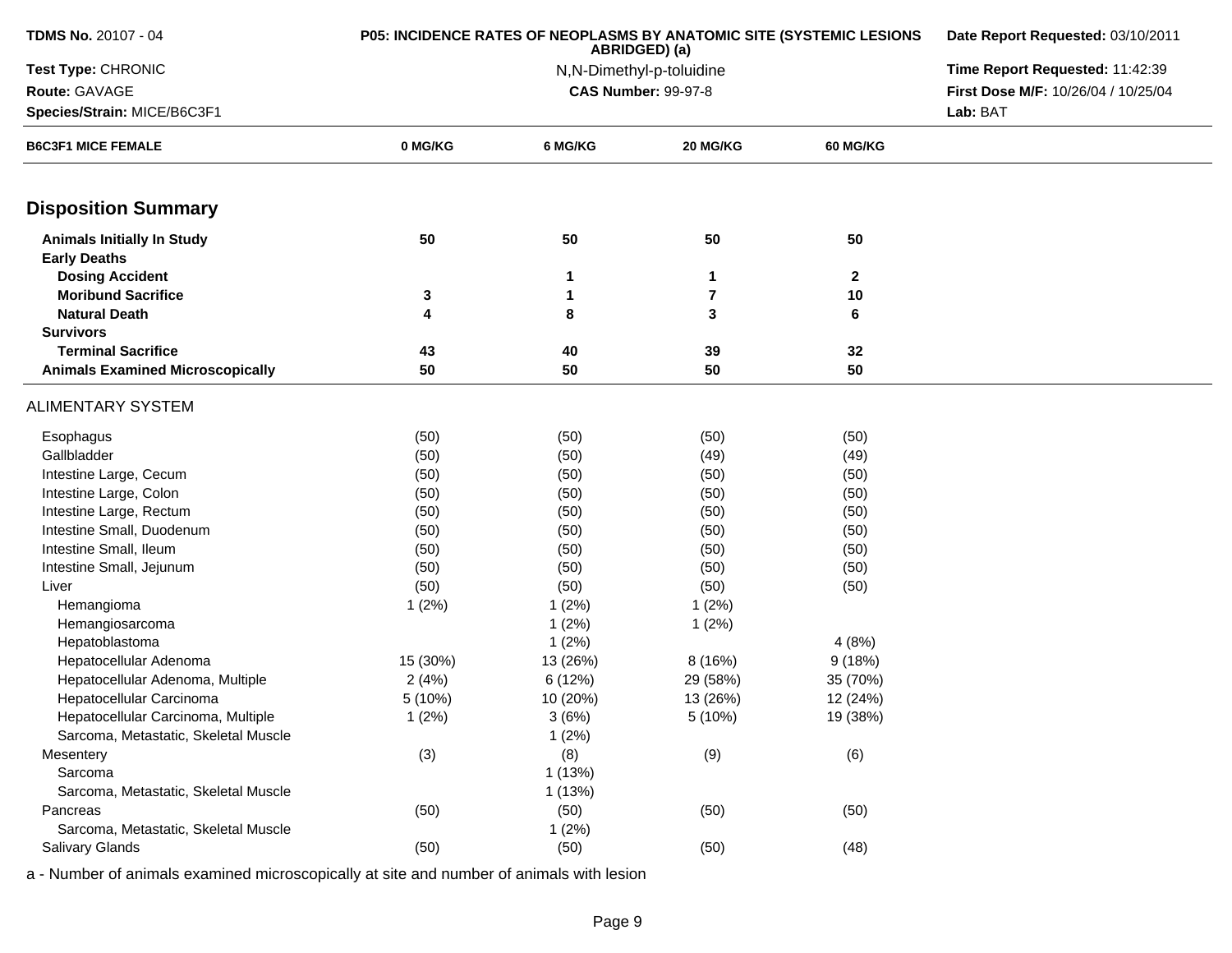| TDMS No. 20107 - 04                                          | P05: INCIDENCE RATES OF NEOPLASMS BY ANATOMIC SITE (SYSTEMIC LESIONS | Date Report Requested: 03/10/2011 |                            |                 |                                     |
|--------------------------------------------------------------|----------------------------------------------------------------------|-----------------------------------|----------------------------|-----------------|-------------------------------------|
| Test Type: CHRONIC                                           |                                                                      | Time Report Requested: 11:42:39   |                            |                 |                                     |
| Route: GAVAGE                                                |                                                                      |                                   | <b>CAS Number: 99-97-8</b> |                 | First Dose M/F: 10/26/04 / 10/25/04 |
| Species/Strain: MICE/B6C3F1                                  |                                                                      |                                   |                            |                 | Lab: BAT                            |
| <b>B6C3F1 MICE FEMALE</b>                                    | 0 MG/KG                                                              | 6 MG/KG                           | 20 MG/KG                   | <b>60 MG/KG</b> |                                     |
| Adenoma                                                      | 1(2%)                                                                |                                   |                            |                 |                                     |
| Stomach, Forestomach<br>Squamous Cell Carcinoma              | (50)                                                                 | (50)<br>1(2%)                     | (50)                       | (50)            |                                     |
| Squamous Cell Papilloma<br>Squamous Cell Papilloma, Multiple | 1(2%)                                                                | 4(8%)<br>1(2%)                    | 5 (10%)<br>1(2%)           | 7 (14%)         |                                     |
| Stomach, Glandular<br>Adenoma                                | (50)                                                                 | (50)<br>1(2%)                     | (50)                       | (50)            |                                     |
| Tongue                                                       | (0)                                                                  | (0)                               | (0)                        | (1)             |                                     |
| Tooth                                                        | (13)                                                                 | (10)                              | (7)                        | (4)             |                                     |
| CARDIOVASCULAR SYSTEM                                        |                                                                      |                                   |                            |                 |                                     |
| <b>Blood Vessel</b>                                          | (50)                                                                 | (49)                              | (50)                       | (50)            |                                     |
| Heart                                                        | (50)                                                                 | (50)                              | (50)                       | (50)            |                                     |
| Sarcoma, Metastatic, Skeletal Muscle                         |                                                                      | 1(2%)                             |                            |                 |                                     |
| <b>ENDOCRINE SYSTEM</b>                                      |                                                                      |                                   |                            |                 |                                     |
| <b>Adrenal Cortex</b>                                        | (50)                                                                 | (50)                              | (50)                       | (50)            |                                     |
| Adrenal Medulla                                              | (50)                                                                 | (50)                              | (50)                       | (50)            |                                     |
| Pheochromocytoma Benign                                      | 2(4%)                                                                |                                   |                            | 2(4%)           |                                     |
| Islets, Pancreatic                                           | (50)                                                                 | (50)                              | (50)                       | (50)            |                                     |
| Parathyroid Gland                                            | (48)                                                                 | (38)                              | (38)                       | (34)            |                                     |
| <b>Pituitary Gland</b>                                       | (48)                                                                 | (50)                              | (50)                       | (49)            |                                     |
| Pars Distalis, Adenoma                                       |                                                                      | 2(4%)                             | 1(2%)                      |                 |                                     |
| Pars Intermedia, Adenoma                                     |                                                                      | 3(6%)                             |                            |                 |                                     |
| <b>Thyroid Gland</b>                                         | (50)                                                                 | (50)                              | (50)                       | (50)            |                                     |
| Follicular Cell, Adenoma                                     |                                                                      |                                   |                            | 1(2%)           |                                     |
|                                                              |                                                                      |                                   |                            |                 |                                     |

## GENERAL BODY SYSTEM

None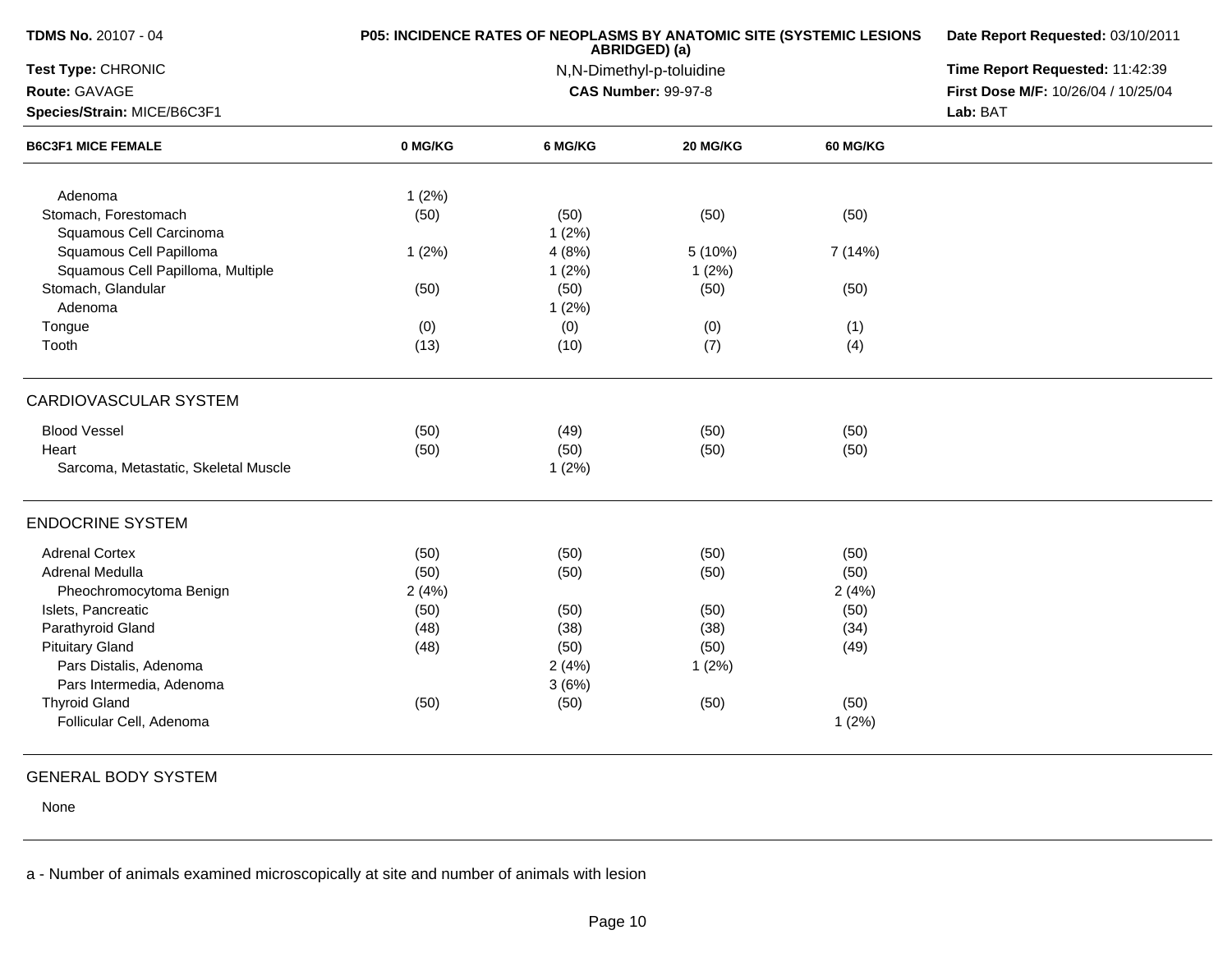| TDMS No. 20107 - 04                         |         | P05: INCIDENCE RATES OF NEOPLASMS BY ANATOMIC SITE (SYSTEMIC LESIONS<br>ABRIDGED) (a) | Date Report Requested: 03/10/2011<br>Time Report Requested: 11:42:39 |          |                                     |
|---------------------------------------------|---------|---------------------------------------------------------------------------------------|----------------------------------------------------------------------|----------|-------------------------------------|
| Test Type: CHRONIC                          |         | N,N-Dimethyl-p-toluidine                                                              |                                                                      |          |                                     |
| Route: GAVAGE                               |         |                                                                                       | <b>CAS Number: 99-97-8</b>                                           |          | First Dose M/F: 10/26/04 / 10/25/04 |
| Species/Strain: MICE/B6C3F1                 |         |                                                                                       |                                                                      | Lab: BAT |                                     |
| <b>B6C3F1 MICE FEMALE</b>                   | 0 MG/KG | 6 MG/KG                                                                               | 20 MG/KG                                                             | 60 MG/KG |                                     |
| <b>GENITAL SYSTEM</b>                       |         |                                                                                       |                                                                      |          |                                     |
| <b>Clitoral Gland</b>                       | (50)    | (50)                                                                                  | (50)                                                                 | (49)     |                                     |
| Ovary                                       | (50)    | (49)                                                                                  | (50)                                                                 | (50)     |                                     |
| Cystadenoma                                 | 1(2%)   | 2(4%)                                                                                 | 1(2%)                                                                | 1(2%)    |                                     |
| Luteoma                                     |         | 1(2%)                                                                                 |                                                                      |          |                                     |
| Thecoma Benign                              |         | 1(2%)                                                                                 |                                                                      |          |                                     |
| <b>Tubulostromal Adenoma</b>                | 1(2%)   |                                                                                       |                                                                      |          |                                     |
| Oviduct                                     | (0)     | (1)                                                                                   | (0)                                                                  | (0)      |                                     |
| Sarcoma, Metastatic, Skeletal Muscle        |         | 1 (100%)                                                                              |                                                                      |          |                                     |
| <b>Uterus</b>                               | (50)    | (50)                                                                                  | (50)                                                                 | (50)     |                                     |
| Carcinoma                                   |         |                                                                                       | 1(2%)                                                                |          |                                     |
| Fibrous Histiocytoma                        |         |                                                                                       | 1(2%)                                                                |          |                                     |
| Polyp Stromal                               |         | 2(4%)                                                                                 | 2(4%)                                                                |          |                                     |
| Sarcoma Stromal                             |         |                                                                                       | 1(2%)                                                                |          |                                     |
| Squamous Cell Carcinoma                     |         |                                                                                       | 1(2%)                                                                |          |                                     |
| <b>HEMATOPOIETIC SYSTEM</b>                 |         |                                                                                       |                                                                      |          |                                     |
| <b>Bone Marrow</b>                          | (50)    | (50)                                                                                  | (50)                                                                 | (49)     |                                     |
| Lymph Node                                  | (7)     | (3)                                                                                   | (5)                                                                  | (4)      |                                     |
| Mediastinal, Osteosarcoma, Metastatic, Bone |         |                                                                                       |                                                                      | 1(25%)   |                                     |
| Lymph Node, Mandibular                      | (50)    | (50)                                                                                  | (50)                                                                 | (48)     |                                     |
| Hemangioma                                  |         |                                                                                       |                                                                      | 1(2%)    |                                     |
| Lymph Node, Mesenteric                      | (49)    | (49)                                                                                  | (49)                                                                 | (50)     |                                     |
| Sarcoma, Metastatic, Skeletal Muscle        |         | 1(2%)                                                                                 |                                                                      |          |                                     |
| Spleen                                      | (49)    | (49)                                                                                  | (49)                                                                 | (50)     |                                     |
| Hemangiosarcoma                             |         | 1(2%)                                                                                 |                                                                      |          |                                     |
| Sarcoma, Metastatic, Skeletal Muscle        |         | 1(2%)                                                                                 |                                                                      |          |                                     |
| Thymus                                      | (50)    | (50)                                                                                  | (48)                                                                 | (48)     |                                     |
| Sarcoma, Metastatic, Skeletal Muscle        |         | 1(2%)                                                                                 |                                                                      |          |                                     |
|                                             |         |                                                                                       |                                                                      |          |                                     |

INTEGUMENTARY SYSTEM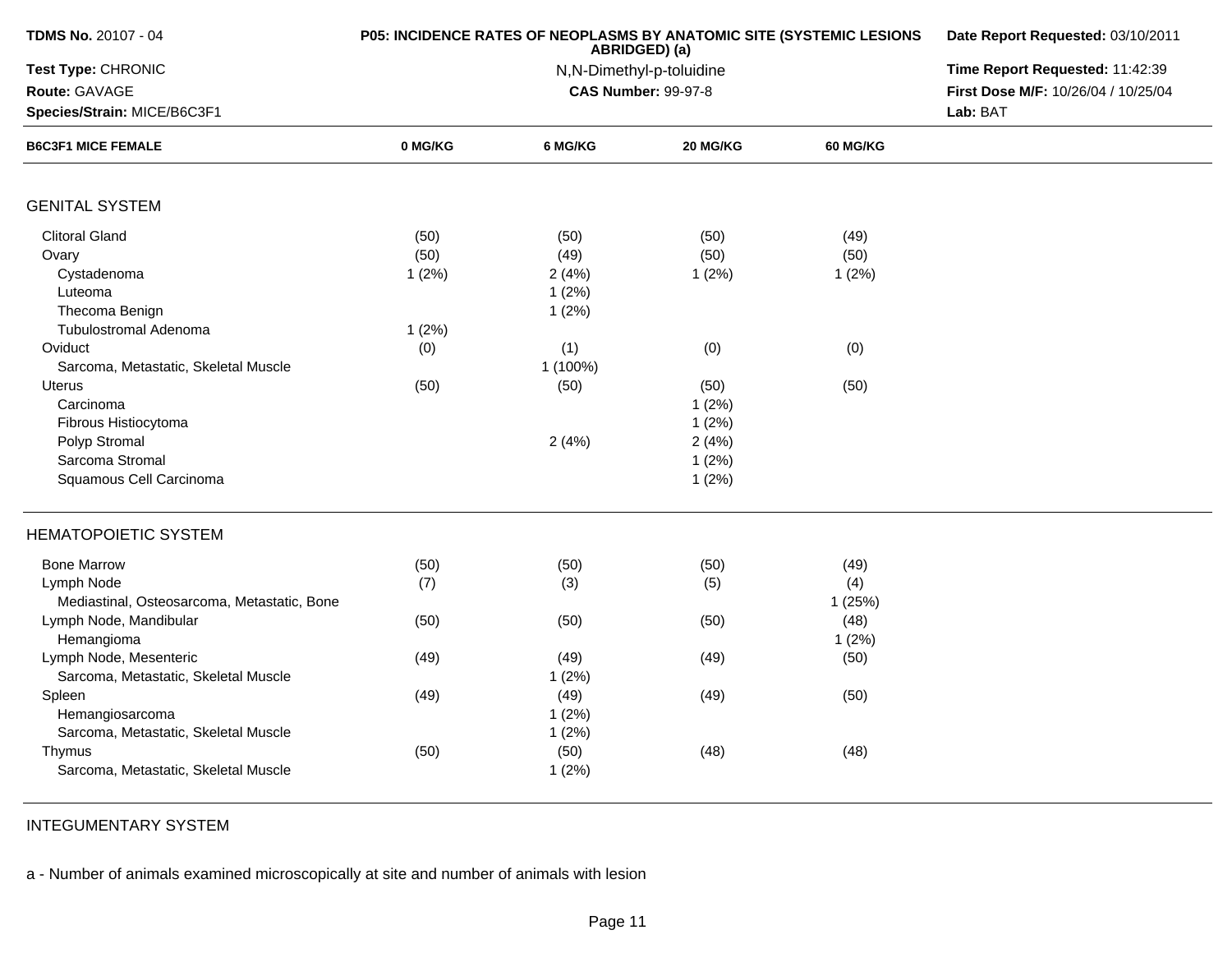| Test Type: CHRONIC<br>Route: GAVAGE<br>Species/Strain: MICE/B6C3F1<br><b>B6C3F1 MICE FEMALE</b><br>Mammary Gland<br>Carcinoma | 0 MG/KG<br>(50)<br>1(2%)<br>(50)<br>1(2%)<br>1(2%)<br>1(2%) | 6 MG/KG<br>(50)<br>(50)<br>1(2%)<br>1(2%) | ABRIDGED) (a)<br>N,N-Dimethyl-p-toluidine<br><b>CAS Number: 99-97-8</b><br>20 MG/KG<br>(50)<br>1(2%)<br>(50)<br>1(2%) | <b>60 MG/KG</b><br>(50)<br>(50) | Time Report Requested: 11:42:39<br>First Dose M/F: 10/26/04 / 10/25/04<br>Lab: BAT |
|-------------------------------------------------------------------------------------------------------------------------------|-------------------------------------------------------------|-------------------------------------------|-----------------------------------------------------------------------------------------------------------------------|---------------------------------|------------------------------------------------------------------------------------|
|                                                                                                                               |                                                             |                                           |                                                                                                                       |                                 |                                                                                    |
|                                                                                                                               |                                                             |                                           |                                                                                                                       |                                 |                                                                                    |
|                                                                                                                               |                                                             |                                           |                                                                                                                       |                                 |                                                                                    |
|                                                                                                                               |                                                             |                                           |                                                                                                                       |                                 |                                                                                    |
|                                                                                                                               |                                                             |                                           |                                                                                                                       |                                 |                                                                                    |
|                                                                                                                               |                                                             |                                           |                                                                                                                       |                                 |                                                                                    |
| Skin                                                                                                                          |                                                             |                                           |                                                                                                                       |                                 |                                                                                    |
| Keratoacanthoma                                                                                                               |                                                             |                                           |                                                                                                                       |                                 |                                                                                    |
| Dermis, Fibrous Histiocytoma                                                                                                  |                                                             |                                           |                                                                                                                       |                                 |                                                                                    |
| Subcutaneous Tissue, Fibrosarcoma                                                                                             |                                                             |                                           |                                                                                                                       |                                 |                                                                                    |
| Subcutaneous Tissue, Fibrosarcoma, Multiple                                                                                   |                                                             |                                           |                                                                                                                       |                                 |                                                                                    |
| Subcutaneous Tissue, Liposarcoma                                                                                              |                                                             |                                           |                                                                                                                       |                                 |                                                                                    |
| Subcutaneous Tissue, Melanoma Malignant                                                                                       |                                                             |                                           | 1(2%)                                                                                                                 |                                 |                                                                                    |
| Subcutaneous Tissue, Neurofibrosarcoma                                                                                        |                                                             |                                           | 1(2%)                                                                                                                 |                                 |                                                                                    |
| Subcutaneous Tissue, Sarcoma                                                                                                  |                                                             |                                           | 1(2%)                                                                                                                 |                                 |                                                                                    |
| Subcutaneous Tissue, Schwannoma Malignant                                                                                     |                                                             |                                           | 1(2%)                                                                                                                 |                                 |                                                                                    |
| MUSCULOSKELETAL SYSTEM                                                                                                        |                                                             |                                           |                                                                                                                       |                                 |                                                                                    |
| <b>Bone</b>                                                                                                                   | (50)                                                        | (50)                                      | (50)                                                                                                                  | (50)                            |                                                                                    |
| Osteosarcoma                                                                                                                  |                                                             |                                           |                                                                                                                       | 1(2%)                           |                                                                                    |
| <b>Skeletal Muscle</b>                                                                                                        | (0)                                                         | (2)                                       | (1)                                                                                                                   | (2)                             |                                                                                    |
| Rhabdomyosarcoma                                                                                                              |                                                             |                                           |                                                                                                                       | 2 (100%)                        |                                                                                    |
| Rhabdomyosarcoma, Multiple                                                                                                    |                                                             |                                           | 1 (100%)                                                                                                              |                                 |                                                                                    |
| Sarcoma                                                                                                                       |                                                             | 1(50%)                                    |                                                                                                                       |                                 |                                                                                    |
| NERVOUS SYSTEM                                                                                                                |                                                             |                                           |                                                                                                                       |                                 |                                                                                    |
| <b>Brain</b>                                                                                                                  | (50)                                                        | (50)                                      | (50)                                                                                                                  | (49)                            |                                                                                    |
| Meningioma Benign                                                                                                             |                                                             |                                           |                                                                                                                       | 1(2%)                           |                                                                                    |
| Peripheral Nerve                                                                                                              | (0)                                                         | (0)                                       | (1)                                                                                                                   | (0)                             |                                                                                    |
| Spinal Cord                                                                                                                   | (0)                                                         | (0)                                       | (1)                                                                                                                   | (0)                             |                                                                                    |
|                                                                                                                               |                                                             |                                           |                                                                                                                       |                                 |                                                                                    |
| <b>RESPIRATORY SYSTEM</b>                                                                                                     |                                                             |                                           |                                                                                                                       |                                 |                                                                                    |
| Lung                                                                                                                          | (50)                                                        | (50)                                      | (50)                                                                                                                  | (50)                            |                                                                                    |
| Alveolar/Bronchiolar Adenoma                                                                                                  |                                                             | 3(6%)                                     | 7 (14%)                                                                                                               | 12 (24%)                        |                                                                                    |
| Alveolar/Bronchiolar Adenoma, Multiple                                                                                        | 2(4%)                                                       | 1(2%)                                     | 1(2%)                                                                                                                 |                                 |                                                                                    |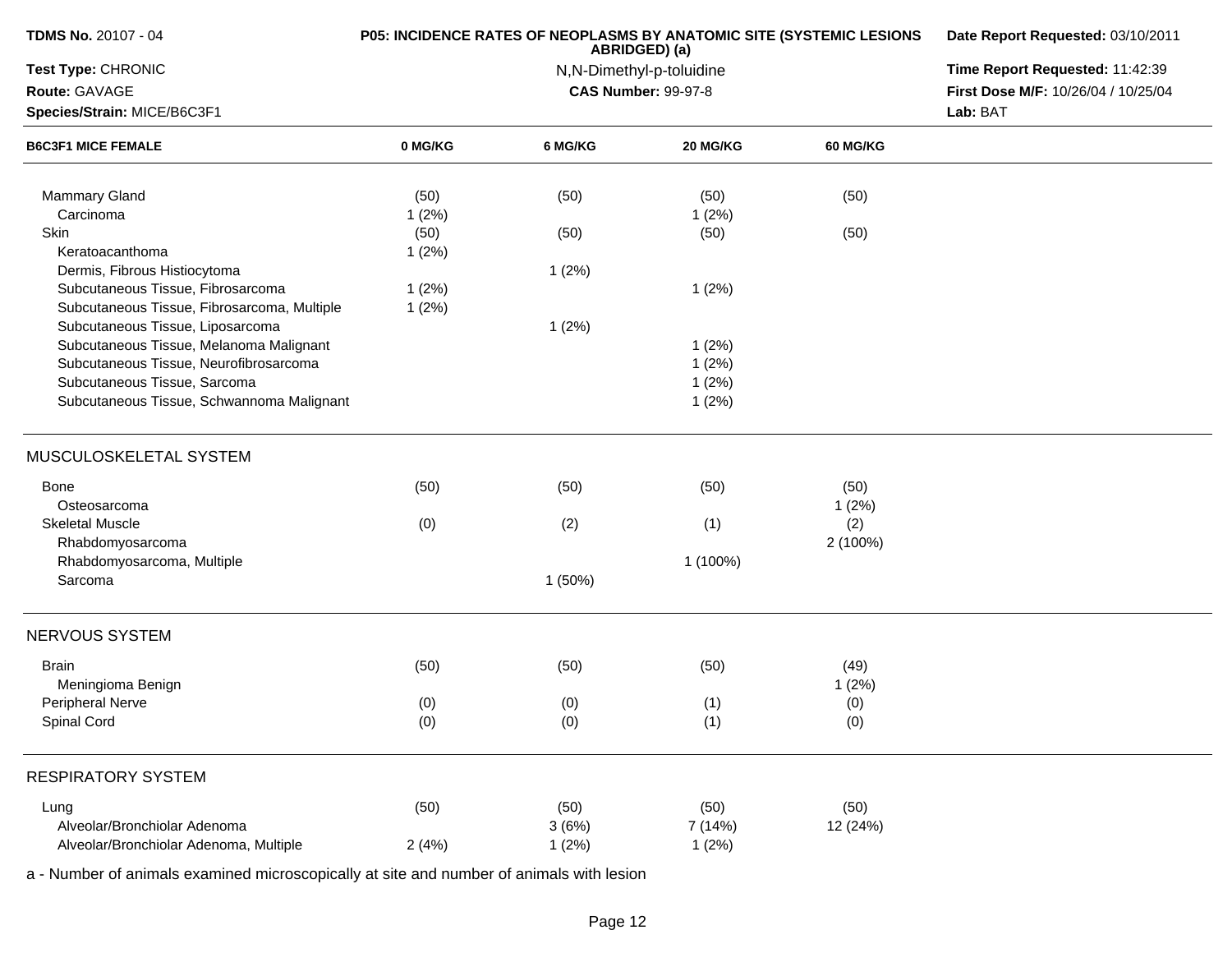| <b>TDMS No. 20107 - 04</b>                                                                                                                                 | <b>P05: INCIDENCE RATES OF NEOPLASMS BY ANATOMIC SITE (SYSTEMIC LESIONS</b> | ABRIDGED) (a)                    | Date Report Requested: 03/10/2011<br>Time Report Requested: 11:42:39<br>First Dose M/F: 10/26/04 / 10/25/04<br>Lab: BAT |                            |  |
|------------------------------------------------------------------------------------------------------------------------------------------------------------|-----------------------------------------------------------------------------|----------------------------------|-------------------------------------------------------------------------------------------------------------------------|----------------------------|--|
| Test Type: CHRONIC                                                                                                                                         |                                                                             | N,N-Dimethyl-p-toluidine         |                                                                                                                         |                            |  |
| Route: GAVAGE                                                                                                                                              |                                                                             | <b>CAS Number: 99-97-8</b>       |                                                                                                                         |                            |  |
| Species/Strain: MICE/B6C3F1<br><b>B6C3F1 MICE FEMALE</b>                                                                                                   |                                                                             |                                  |                                                                                                                         |                            |  |
|                                                                                                                                                            | 0 MG/KG                                                                     | 6 MG/KG                          | 20 MG/KG                                                                                                                | 60 MG/KG                   |  |
| Alveolar/Bronchiolar Carcinoma<br>Carcinoma, Metastatic, Harderian Gland<br>Fibrous Histiocytoma                                                           |                                                                             | 1(2%)<br>1(2%)                   | 2(4%)<br>2(4%)<br>1(2%)                                                                                                 | 1(2%)                      |  |
| Hepatoblastoma, Metastatic, Liver<br>Hepatocellular Carcinoma, Metastatic, Liver<br>Osteosarcoma, Metastatic, Bone<br>Sarcoma, Metastatic, Skeletal Muscle | 2(4%)                                                                       | 3(6%)                            |                                                                                                                         | 1(2%)<br>2(4%)<br>1(2%)    |  |
| Nose<br>Trachea                                                                                                                                            | (50)<br>(50)                                                                | 1(2%)<br>(49)<br>(50)            | (50)<br>(50)                                                                                                            | (50)<br>(50)               |  |
| SPECIAL SENSES SYSTEM                                                                                                                                      |                                                                             |                                  |                                                                                                                         |                            |  |
| Eye<br>Harderian Gland<br>Adenoma<br>Carcinoma                                                                                                             | (50)<br>(50)<br>1(2%)                                                       | (50)<br>(50)<br>6 (12%)<br>1(2%) | (50)<br>(50)<br>1(2%)<br>2(4%)                                                                                          | (49)<br>(49)<br>3(6%)      |  |
| <b>URINARY SYSTEM</b>                                                                                                                                      |                                                                             |                                  |                                                                                                                         |                            |  |
| Kidney<br>Sarcoma<br><b>Urinary Bladder</b>                                                                                                                | (50)<br>(50)                                                                | (50)<br>1(2%)<br>(50)            | (50)<br>(50)                                                                                                            | (50)<br>(50)               |  |
| Fibrous Histiocytoma                                                                                                                                       |                                                                             |                                  | 1(2%)                                                                                                                   |                            |  |
| <b>SYSTEMIC LESIONS</b>                                                                                                                                    |                                                                             |                                  |                                                                                                                         |                            |  |
| Multiple Organ<br>Histiocytic Sarcoma<br>Lymphoma Malignant                                                                                                | $*(50)$<br>15 (30%)                                                         | $*(50)$<br>2(4%)<br>9(18%)       | $*(50)$<br>3(6%)<br>11 (22%)                                                                                            | $*(50)$<br>1(2%)<br>8(16%) |  |
|                                                                                                                                                            |                                                                             |                                  |                                                                                                                         |                            |  |

\* Number of animals with any tissue examined microscopically